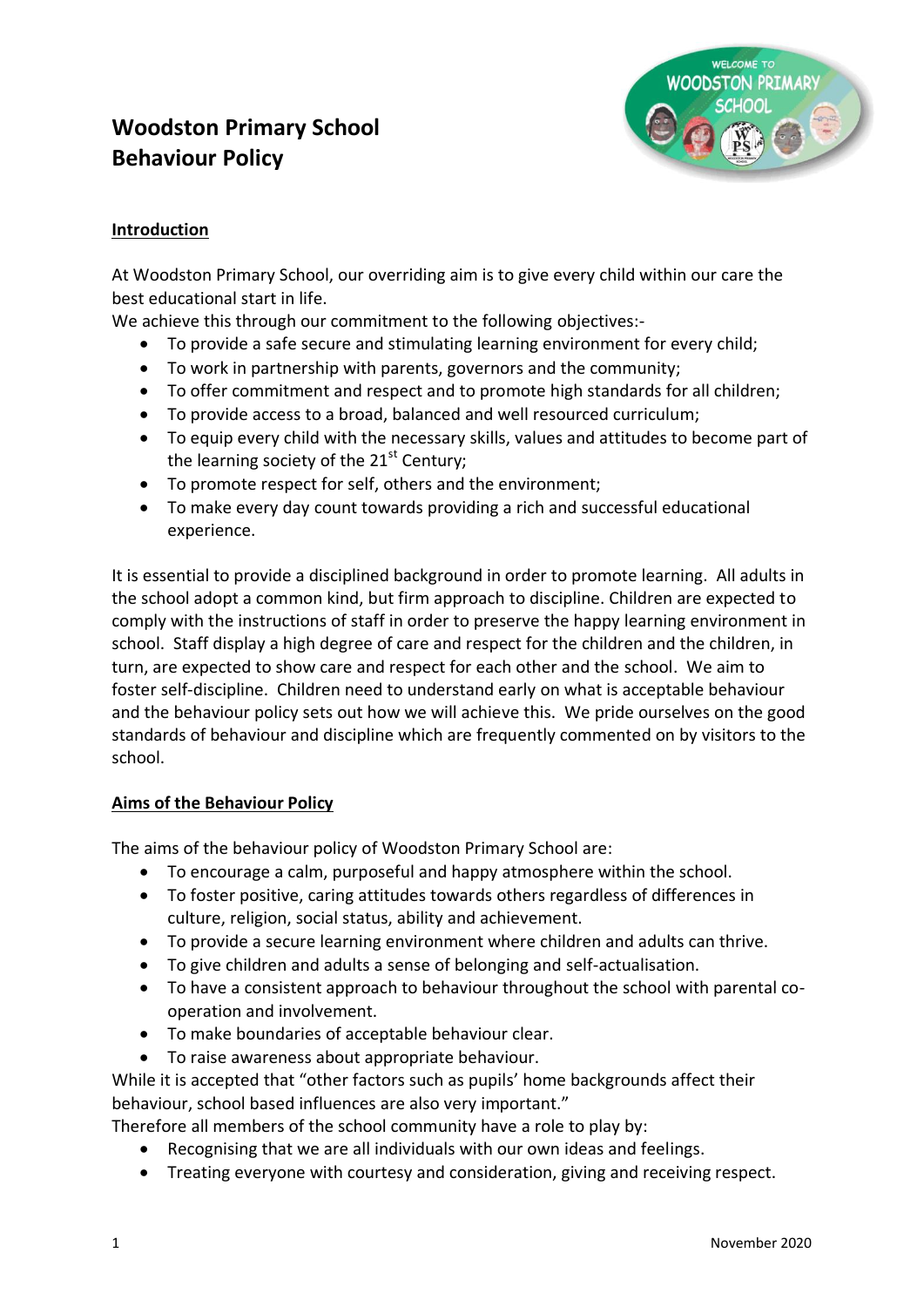- Setting a personal example.
- Work and behave as best we can.
- Praising each other's good points.
- Being fair and consistent towards each other.
- Only expecting from others what is reasonable and possible.

**All adults** in school should use every opportunity to make the expected standards of behaviour part of the school ethos by:

- Getting to know the pupils;
- Greeting pupils;
- Initiating dialogue;
- Dealing with misbehaviour as to ignore it is to condone it;
- Setting a high standard of speech and manner;
- Smiling.

Within the classroom **teachers and assistants** should aim to create and sustain a positive, supportive and secure environment with well-prepared and stimulating lessons and displays.

Ways of achieving this include:

- Being in corridors and classrooms when children come in.
- Noticing and praising positive behaviour.
- Ensuring all children know your expectations of them.
- Meaning what you say.
- Setting and maintaining a high standard of order and organisation.
- Setting and maintaining a high standard of presentation and care of surroundings.
- Providing lessons that extend and motivate children.
- Making constructive comments as often as possible.
- Giving responsibility whenever possible.
- Saying sorry and asking for support when necessary.

**Staff** at Woodston do all they can to:

- Use humour.
- Keep calm.
- Listen.
- Be positive.
- Be consistent.
- Get to know pupils as individuals.
- Only threaten what they can carry out and always follow through.
- Follow up all problems to their conclusion.
- Be firm but fair.

**Staff** at Woodston do all they can to avoid:

- Humiliating.
- Shouting.
- Over-reacting.
- Blanket punishments.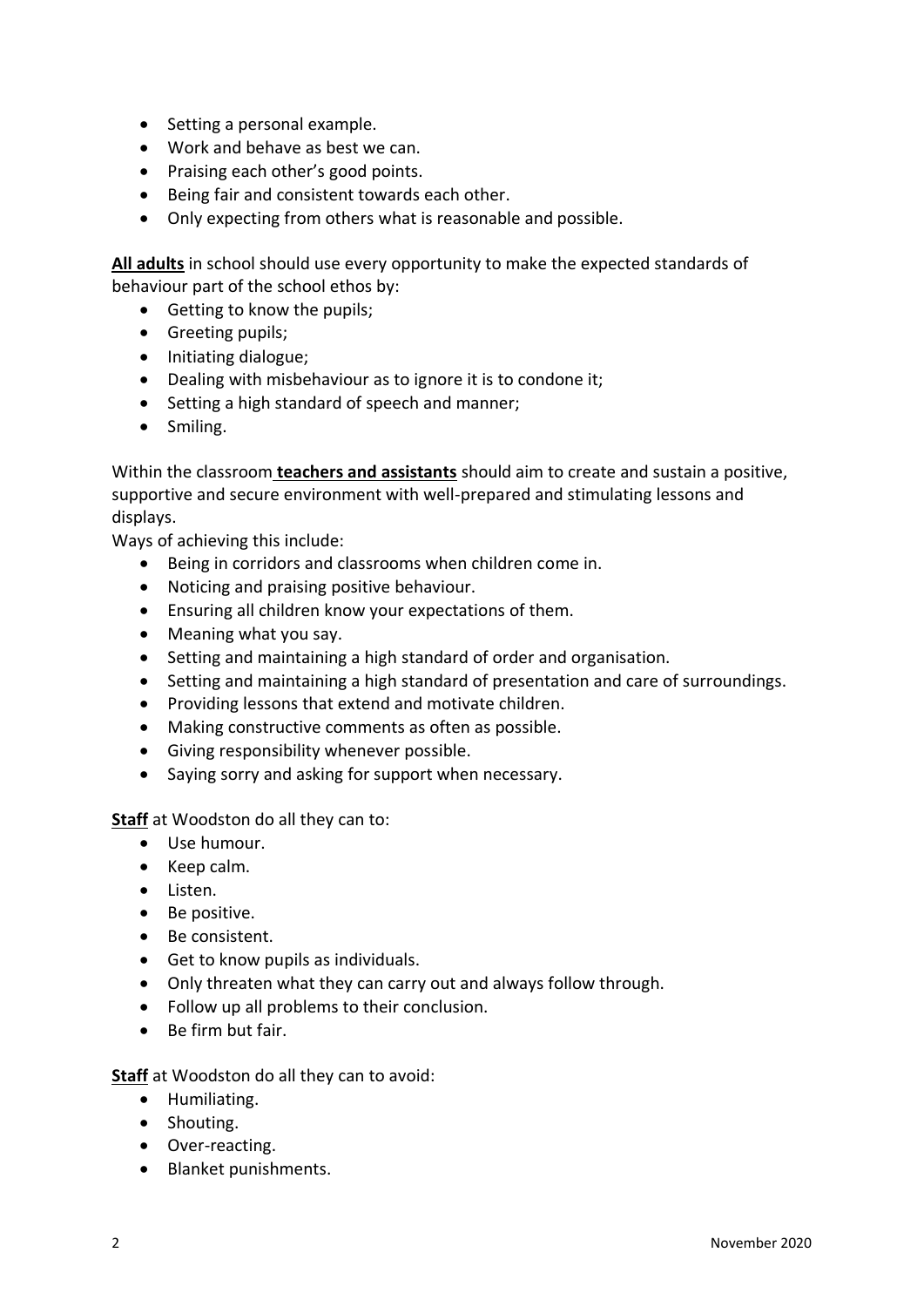- Punishing what they cannot prove.
- Sarcasm.

**Children** at Woodston Primary School are required to:

- Set a good example.
- Move quietly around the school.
- Always walk.
- Stand aside to let others pass.
- Hold doors open.
- Lend a helping hand.
- Welcome and help visitors.
- Address all adults politely and use their names.
- Speak politely to others without shouting or swearing.
- Respecting other people and their possessions.
- Getting adult help where a situation needs it.
- Listening to others without interrupting.
- Taking pride in themselves, their classroom and their school.
- Taking and carrying out responsibilities given to them to the best of their ability.
- Removing themselves from difficult situations.

# **Code of Conduct**

The rules for general behaviour around school were devised by the staff and it is expected that they should be followed at all times.

Each class has its own set of rules stating the desired behaviours of pupils which are devised by the class teacher in consultation with the children each year in September. These rules set out the expected behaviours of all children in that class and are shared with the parents via a classroom plan sent home during the autumn term with a slip for parents to sign and return.

They should encourage children to take responsibility for their own behaviour in school and to make choices regarding their behaviour.

The number of rules should be limited and should state desired behaviours rather than unwanted behaviours.

It is expected that lunchtimes and break times should have the same values as other times of the school day and that rules relating to behaviour should be followed at all times. Lunchtime staff are entitled to the same respect as teaching staff and are expected to adhere to the principles of this policy.

# **Encouraging Good Behaviour**

The whole school community has a role to play in encouraging and promoting good behaviour.

The emphasis should always be on the positive approach to behaviour management. Within the classroom setting the rewards for good behaviour should be prominently displayed along with the class rules.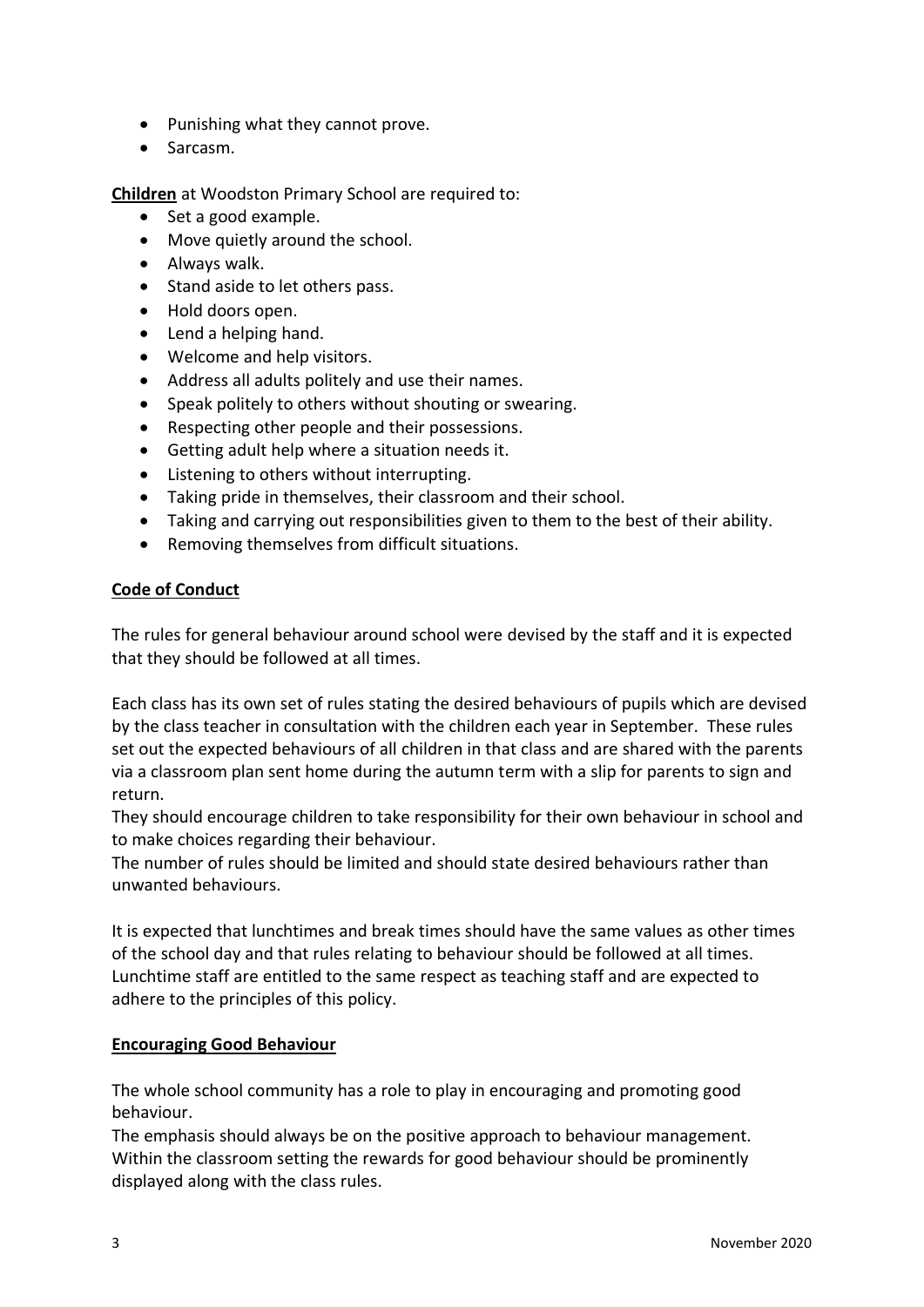Other ways of rewarding good behaviour include:

- Lots of praise and encouragement.
- Comments that reflect effort and achievement.
- Awarding house points.
- Referring incidents and good work to other teachers and adults for further praise.
- Celebrating achievements in the classroom during circle time, plenaries etc.
- Certificates awarded at the achievement assembly.
- Awarding responsibilities on merit.
- Spot prizes.

Individual incidents of good behaviour are recorded daily on a chart or on the board resulting in house points and small rewards.

Whole class rewards for good behaviour are recorded in a manner suitable to the age group of the children e.g. marbles in a jar, stamps on a chart, and result in a small whole class treat. This should be agreed in consultation with the children so that they know what they are working towards.

A Book of Good Behaviour is completed weekly and results in a certificate at the end of the term.

### **Discouraging Unacceptable Behaviour**

Low-level unacceptable behaviours will normally be dealt with in the classroom.

The list of sanctions for each class should form part of the classroom plan and be shared with parents.

All children should be aware of them and they should be displayed prominently along with the class rules and list of rewards for acceptable behaviour.

They should follow five steps:

- 1. Warning.
- 2. First consequence e.g. 2 minutes away from the group.
- 3. Second consequence e.g. 5 minutes away from the group.
- 4. Third consequence e.g. a further time away from the group and the parents notified at the end of the school day.
- 5. Fourth consequence referral to the Key Stage leader or Deputy Head.

Serious incidents should be referred straight away and not go through the stages outlined above.

Children will be expected to recognise the aspect of their behaviour that resulted in the sanction and make amends in a way appropriate to the offence e.g. apologising to everyone affected.

Incidents of poor behaviour are recorded each day on a chart or board in the classroom.

Where a child does not respond to this approach it may be appropriate to 'step up' the consequences for some children e.g. moving straight to step 3, and this should always be done in consultation with the child, and where possible the parents.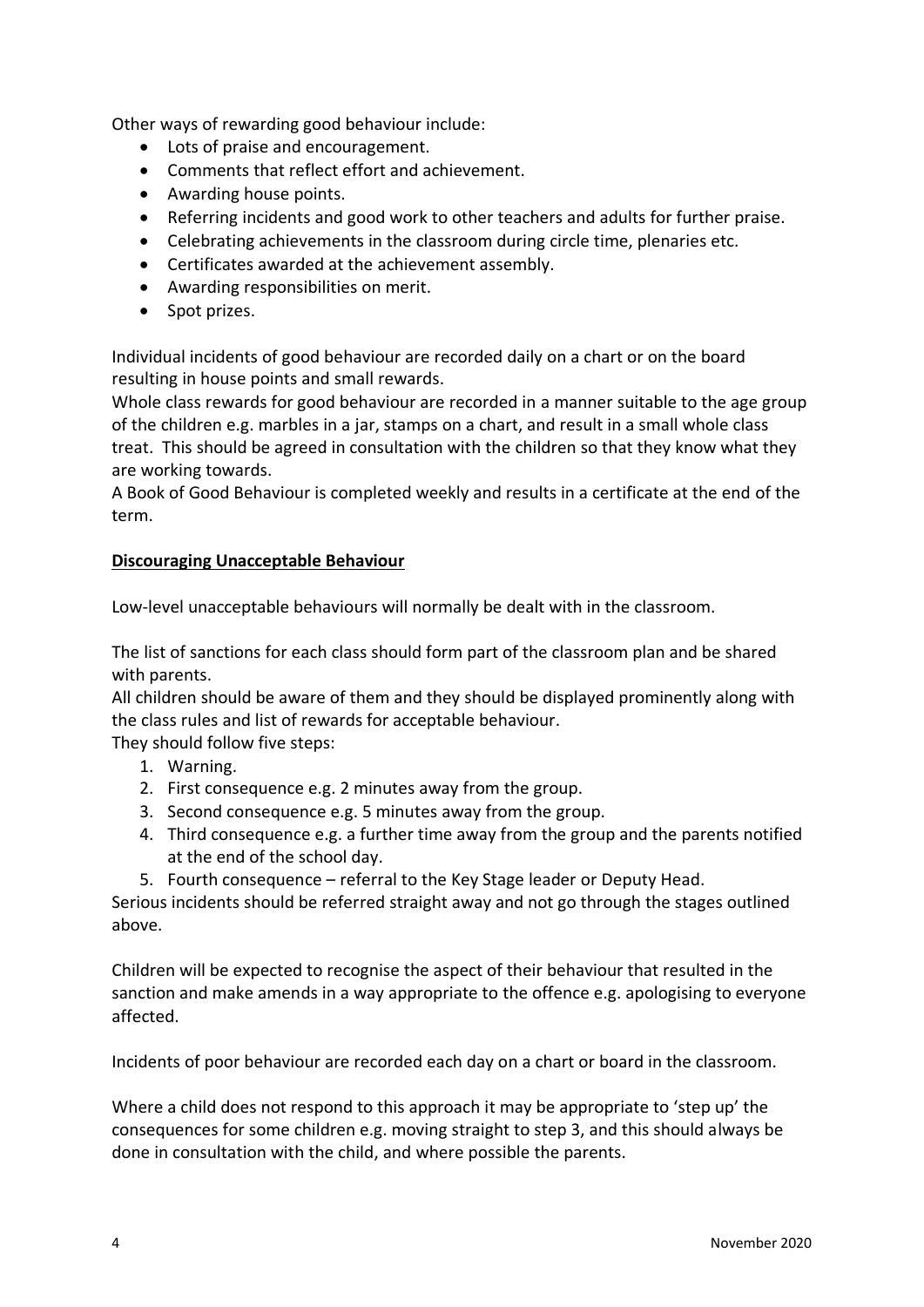#### More Serious Behaviours

In cases of persistent bad behaviour and /or disruption or for more serious offence the Headteacher or representative will give an appropriate sanction. This may be:

- 1. Missing part or all of break times and lunchtime recreation
- 2. Internal seclusion where a child works away from their own class for a period of time, in another class or supervised by an appropriate adult.
- 3. External seclusion where a child is sent to another school with a designated seclusion centre for a specified period of time.
- 4. Fixed term exclusion where a child does not attend school for a specified period of time.
- 5. Permanent exclusion where the child removed from the school roll.

All pupils are encouraged to make a fresh start after an incidence of poor behaviour.

If it is reported to the school that a child wearing Woodston uniform is not behaving appropriately outside of school grounds, as we would expect them to behave in school, then the school has the right to speak to the child and contact their parents to discuss their behaviour. Any child on a school trip who does not follow the school's Behaviour Policy will be removed from the trip and brought back to school. Parents will be informed and future trips will be discussed on an individual basis.

# Reasonable Force

If a pupil is demonstrating behaviour that could cause harm to themselves, to others or could cause damage to property, then all staff have the power to 'Reasonable Force'. Where a child needs to be removed from the classroom trained 'Team Teach' Teachers can assist. Where necessary the Head or Deputy Headteacher can also be called upon.

In Woodston 'force' is used for two main purposes – to control pupils or to restrain them. This will depend on the individual circumstances making reasonable adjustments for disabled children and children with special educational needs. At Woodston 'force' is not used as a punishment.

Any time a member of staff has needed to use force it will be recorded and logged in the 'Physical Intervention' book. The parent of the child will also be informed. Guidance taken from the DfE publication 'Use of Reasonable Force'.

#### The Power to Search

The Head and Deputy Headteacher have the right to conduct a search for the following "prohibited items"

- Knives and weapons
- Alcohol
- Illegal drugs
- Stolen items
- Tobacco and cigarette papers
- Fireworks
- Pornographic images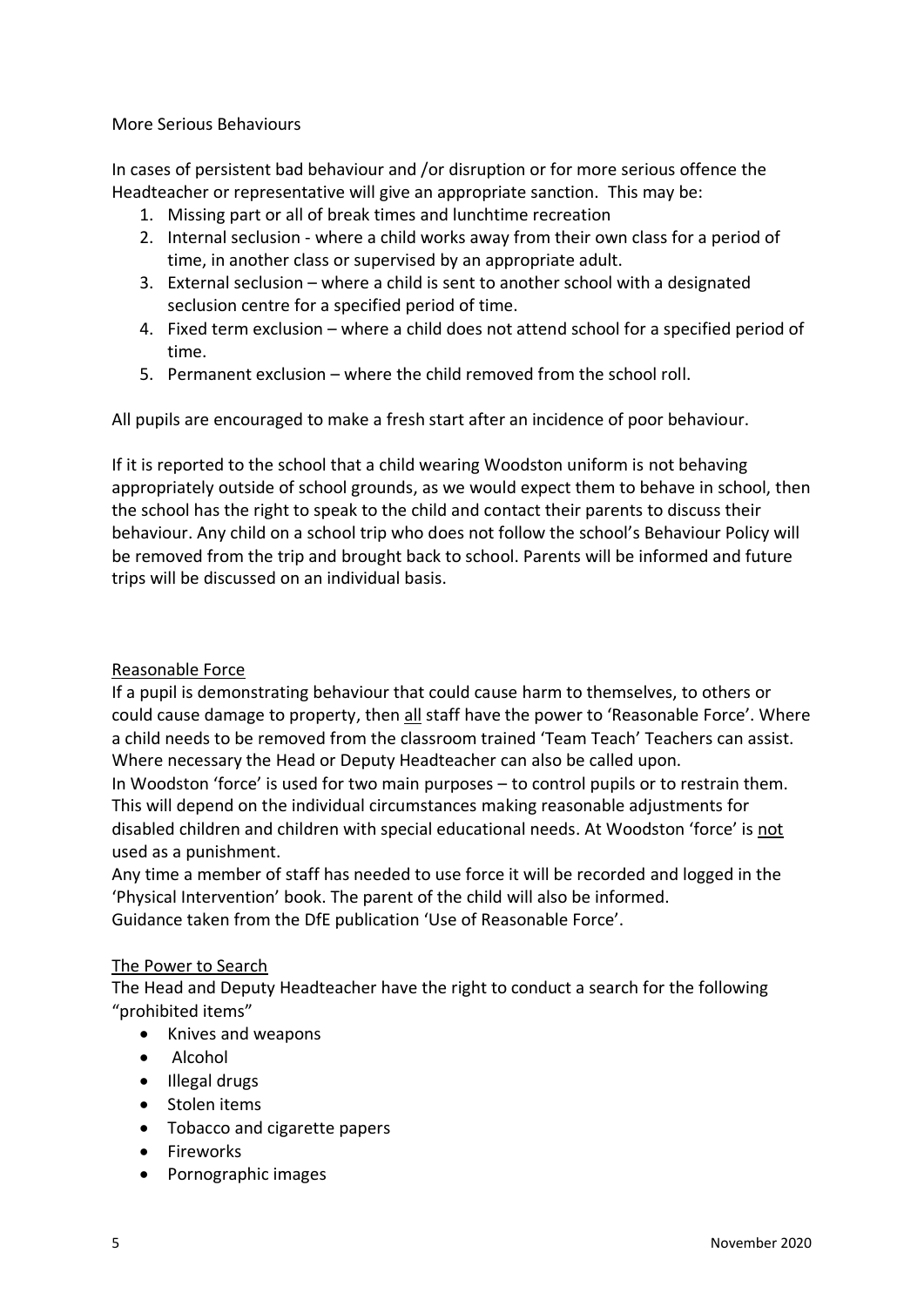• Any article that has been or is likely to be used to commit an offence, cause personal injury or damage to property.

The Headteacher and Deputy Headteacher have the right to search a pupil's bag and the pupil. Only 'outer clothing' can be removed (clothing that is not worn next to the skin or immediately over a garment that is being worn as underwear).

Any search will be conducted with the pupil and with another staff member present. Parents will be informed of any search that has taken place.

# Confiscation:

School staff can seize any prohibited item found as a result of a search. They can also seize any item, however found, which they consider harmful or detrimental to school discipline. Taken from the DfE publication 'Use of Reasonable Force' and 'Searching, screening and confiscation'.

# Allegations against School Staff

Any malicious accusations against school staff will be referred to the Case Manager (Headteacher) immediately. If the accusation was against the Case Manager the Chair of Governors would be informed.

The Case Manager would investigate the accusation in accordance with the DfE publication, 'Dealing with allegations of abuse against teachers and other staff'.

# **Personal Development For Pupils**

Expectations of good behaviour are part of the ethos of the school and children are encouraged at all times to recognise their behaviour and make the appropriate choices. The school actively promotes the development of personal and social skills in all children through individual and class discussion and seeks to raise self-esteem through individual and group praise and the allocation of responsibilities.

At present the school is using the Social and Emotional Aspects of Learning Strategy, which addresses behavioural and emotional issues through whole class assemblies and follow up work and discussion in class.

The PSHE curriculum followed at Woodston Primary School helps the children to explore their emotions and reactions and gives them strategies for dealing with situations through weekly lessons. Impromptu sessions are held at the discretion of the staff when an aspect of school or class behaviour merits immediate attention.

When dealing with unacceptable behaviour it is recognised that some children will not respond to the usual methods.

Where children have a greater need the school provides a Learning Mentor to whom these children can be referred.

Interventions by the Learning Mentor include:

- Anger management.
- Social skills groups.
- Friendship groups.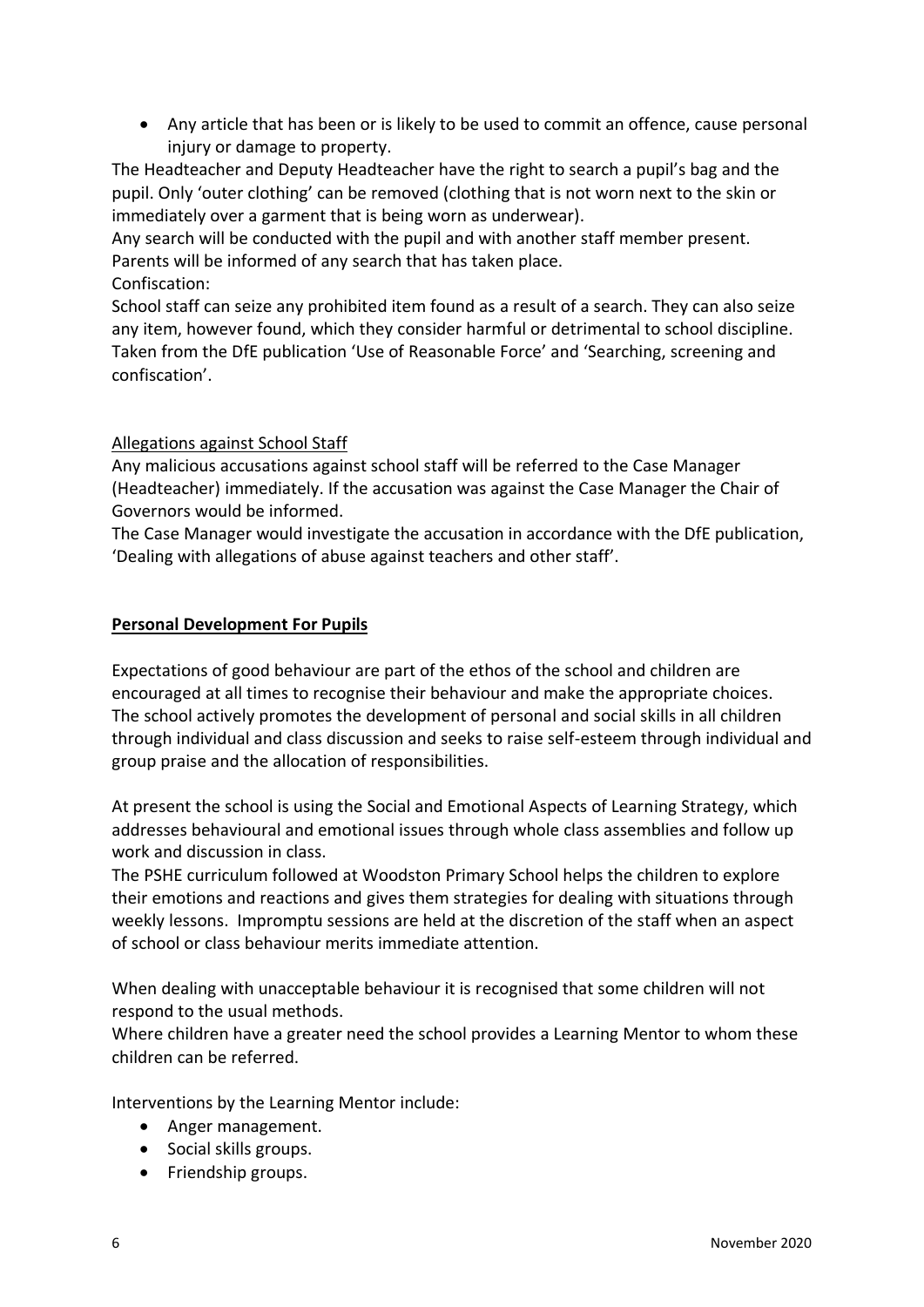- Lunchtime clubs.
- Individual sessions.
- •

When children persistently attract consequences a discussion about the pupil's behaviour should take place between the teacher, the child, the parent and the SENCo.

A behaviour plan should be put in place and targets set for improvement. Rewards for achieving targets should be appropriate to the child.

A record should be kept of the nature and frequency of the behaviours e.g. on a behaviour chart, as it is necessary to obtain a whole picture of the child's behaviour and discern any patterns. This will be vital for referring a child for further help should the need arise.

For a child who presents with "difficult behaviours" parents will be asked to complete an Early Help Form and outside agencies will be consulted for advice and support

# **Links With Home**

Parental support is crucial in providing a consistent approach to behaviour management and we will expect parents to uphold the values of the school and work in partnership with us.

Parents will also be expected every year to discuss the classroom plan from the class teacher with their child and return a signed agreement slip to school. In addition, parents should attend all parents' consultations, show their children that they value education and encourage them to behave well and have a positive attitude towards school.

Teachers will report on the behaviour of children at parent's consultations and in the end of year report.

When necessary teachers will hold informal meetings with parents/carers. Individual Behaviour Plans will be reviewed at least 3 times a year in consultation with parents and the SENCo.

# **Training and Development**

Training and development for all staff will be reviewed on a regular basis and CPD or individual courses booked by the Head Teacher as necessary.

# **Complaints About Behaviour**

Any complaints about behaviour will be dealt with following the school's procedures for handling any complaints.

#### **Links to Other Policies**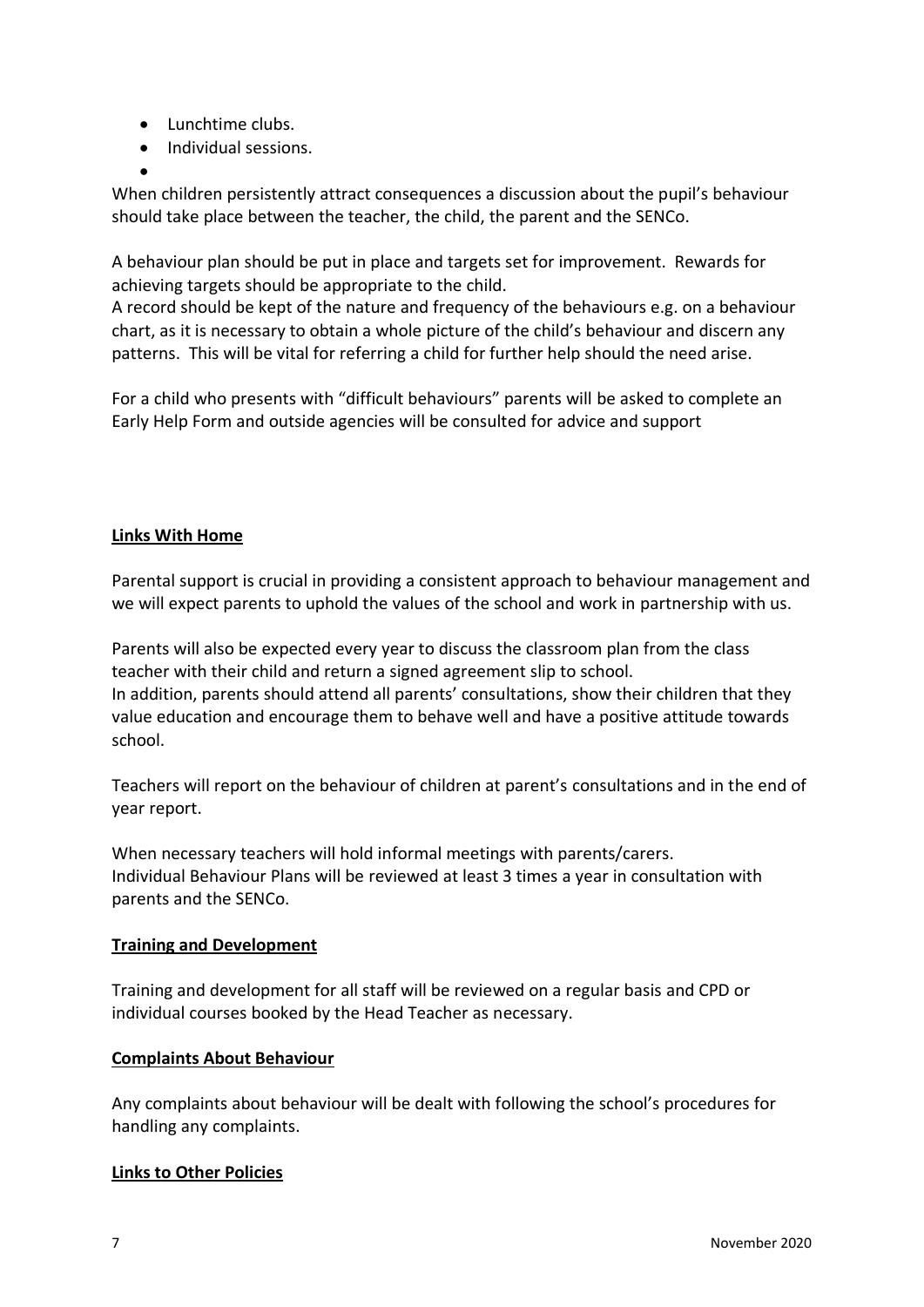This policy links to:

- The Policy for Special Educational Needs
- The Equality and Diversity Policy
- The School Complaints Procedure

# **Monitoring and Reviewing the Policy**

The Head Teacher and staff regularly monitor the quality of behaviour within the school on a day-to-day basis.

Any concerns are notified to the Head Teacher by staff.

Evaluation is carried out when time is made available at staff meetings for discussion and review.

The Head Teacher refers to concerns and disciplinary matters in the termly report to the governors.

The Head Teacher is responsible on a day-to-day basis for securing and monitoring an appropriate standard of discipline, subject to any general principles agreed by the governing body.

The governors then have a general role to monitor the overall effect of the behaviour policy including a regular review of the number of exclusions carried out by the school.

This policy will be reviewed on a regular basis by the Headteacher.

# **Covid 19**

If children are in school during the time of the Coronavirus Pandemic then new rules will be shared with the children regarding their behaviour and keeping safe.

The following has been created to support children, staff and parents attending school during the Coronavirus Pandemic;

- A Risk Assessment has been written and shared with staff.
- Classrooms have been prepared to allow Social Distancing.
- We understand social distancing may be more difficult for younger children; they will be encouraged wherever possible to keep a distance from peers and adults, however, we understand this may not always be possible.
- New 'Golden' Rules have been written and will be shared with staff and children (see Covid-19 Risk Assessment).
- Signs will be placed around school to encourage Social Distancing and pointers on how to stay safe (see Covid-19 Risk Assessment)
- Markings around school have been created to allow for Social Distancing.